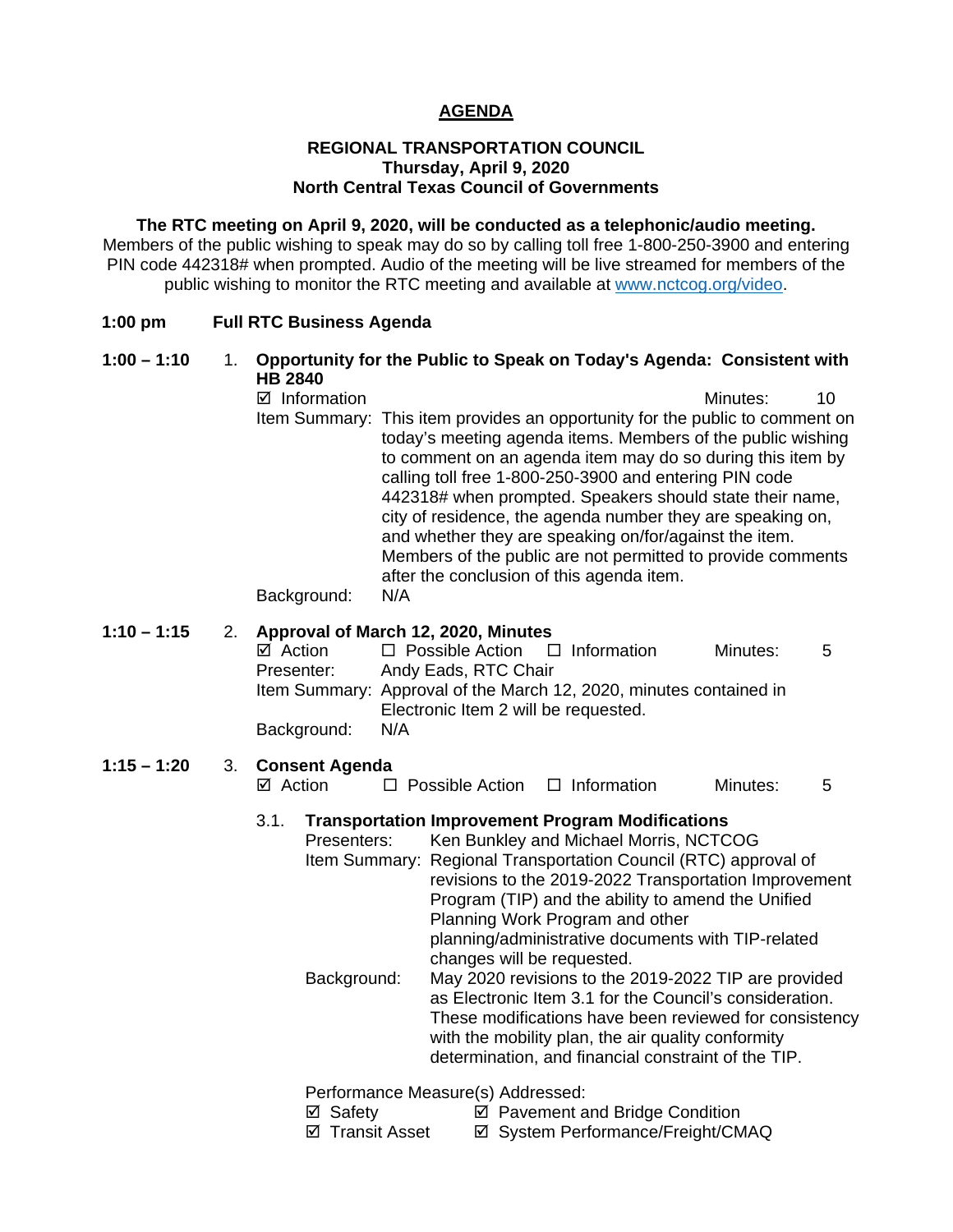# 3.2. **Western Extrusions Transit Pilot**

| Presenters:   | Shannon Stevenson and Michael Morris, NCTCOG                                                              |
|---------------|-----------------------------------------------------------------------------------------------------------|
| Item Summary: | Regional Transportation Council approval for funding to                                                   |
|               | Dallas Area Rapid Transit (DART) to enhance                                                               |
|               | connectivity between Western Extrusions and DART                                                          |
|               | service areas will be requested.                                                                          |
| Background:   | In August 2019, the City of Carrollton requested                                                          |
|               | assistance from the North Central Texas Council of                                                        |
|               | Governments (NCTCOG) to find a first/last mile solution                                                   |
|               | to connect Western Extrusions employees with existing                                                     |
|               | nearby rail stations and final destinations. Western                                                      |
|               | Extrusions currently employs 900 North Texas residents                                                    |
|               | and is a second-chance employer, providing meaningful                                                     |
|               | employment opportunities to those with criminal records                                                   |
|               | and limited transportation options. As a company, they                                                    |
|               | are dedicated to expanding transit access and                                                             |
|               | purchasing transit passes for employees who will use                                                      |
|               | public transportation, as well as adjusting shift times to                                                |
|               | accommodate local rail schedules. However, they are                                                       |
|               | located over a mile away from rail stations and                                                           |
|               | pedestrians are challenged with lack of sidewalks and                                                     |
|               | unsafe crossings. In coordination with DART and                                                           |
|               | Western Extrusions, NCTCOG is recommending to pilot<br>on-demand service in the area to connect employees |
|               | with the nearby rail stations. Funding will support an on-                                                |
|               | demand transit pilot for two years while DART                                                             |
|               | determines if service will be incorporated through their                                                  |
|               | bus network redesign.                                                                                     |
|               |                                                                                                           |

Staff requests authorization to utilize existing Regional Toll Revenue funds previously authorized by the Regional Transportation Council for transit projects in an amount not to exceed \$325,000 to support enhanced connectivity between Western Extrusions and potential employee pools in DART service areas.

Electronic Item 3.2.1 contains a copy of the City of Carrollton's request with NCTCOG's response and Electronic Item 3.2.2 provides additional details on this project.

Performance Measure(s) Addressed:

- 
- □ Safety □ Pavement and Bridge Condition<br> **□** System Performance/Freight/CM  $\Box$  System Performance/Freight/CMAQ
- 3.3. **Approval of Additional Funding to Expedite Environmental and Design Review for Surface Transportation Projects**

Presenters: Michael Morris and Christie Gotti, NCTCOG Item Summary: Regional Transportation Council (RTC) approval for \$100,000 in RTC Local funds to expedite environmental and design review for surface transportation projects will be requested.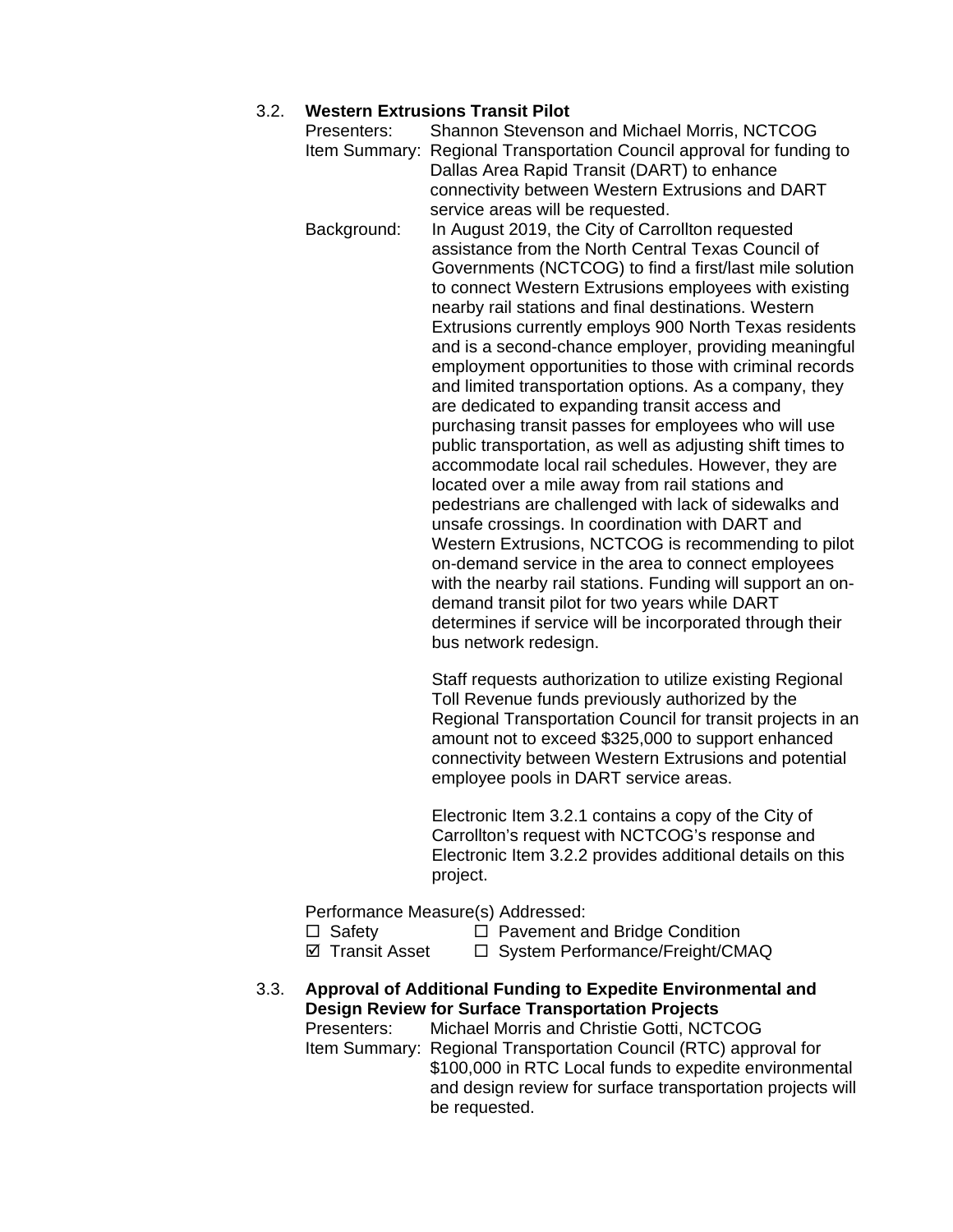Background: In March 2018, the North Central Texas Council of Governments (NCTCOG) executed a consultant agreement to support environmental clearance and design review for surface transportation projects. This agreement was funded with Regional Toll Revenue (RTR) funds approved by the RTC in August 2015. This arrangement has been very successful; therefore, staff proposes an extension.

> This effort will involve development of the environmental documentation for the Collin County Outer Loop and the Dallas to Fort Worth High-Speed Transportation Connections Study, as well as other technical assistance as may be required. Existing funding of \$600,000 in RTR funds will be used, and an additional \$100,000 of RTC Local funds is needed. The contracting mechanism was approved by the NCTCOG Executive Board at its March 26, 2020, meeting. Staff requests RTC approval of the additional RTC Local funds.

Performance Measure(s) Addressed:

- $\Box$  Safety  $\Box$  Pavement and Bridge Condition
- $\boxtimes$  **Transit Asset**  $\boxtimes$  System Performance/Freight/CMAQ
- 3.4. **Letters to the Texas Department of Transportation on High-Speed Rail**

Presenter: Michael Morris, NCTCOG Item Summary: Staff will request Regional Transportation Council (RTC) approval to submit letters to the Texas Department of Transportation (TxDOT) in three high-speed rail areas. At this time, it is requested that the letters be sent to the Executive Director of TxDOT. Background: The first letter impacts high-speed rail from Fort Worth to Monterrey, Mexico. The letter will request a path forward to conduct the Tier II environmental document. The results of the AECOM study will be completed in April 2020.

> The second letter impacts the Tier II environmental document that the North Central Texas Council of Governments (NCTCOG) is conducting between Fort Worth and Dallas. Before costs are incurred on environmental clearance, the RTC wishes to confirm that public sector right-of-way is available for high-speed rail use and to confirm interests to pursue discretionary funds from the federal government. These two elements were the result of a previous meeting with Mayor Betsy Price and Governor Greg Abbott.

Negotiations are proceeding on the Virgin Hyperloop One Certification Center. The third letter clarifies the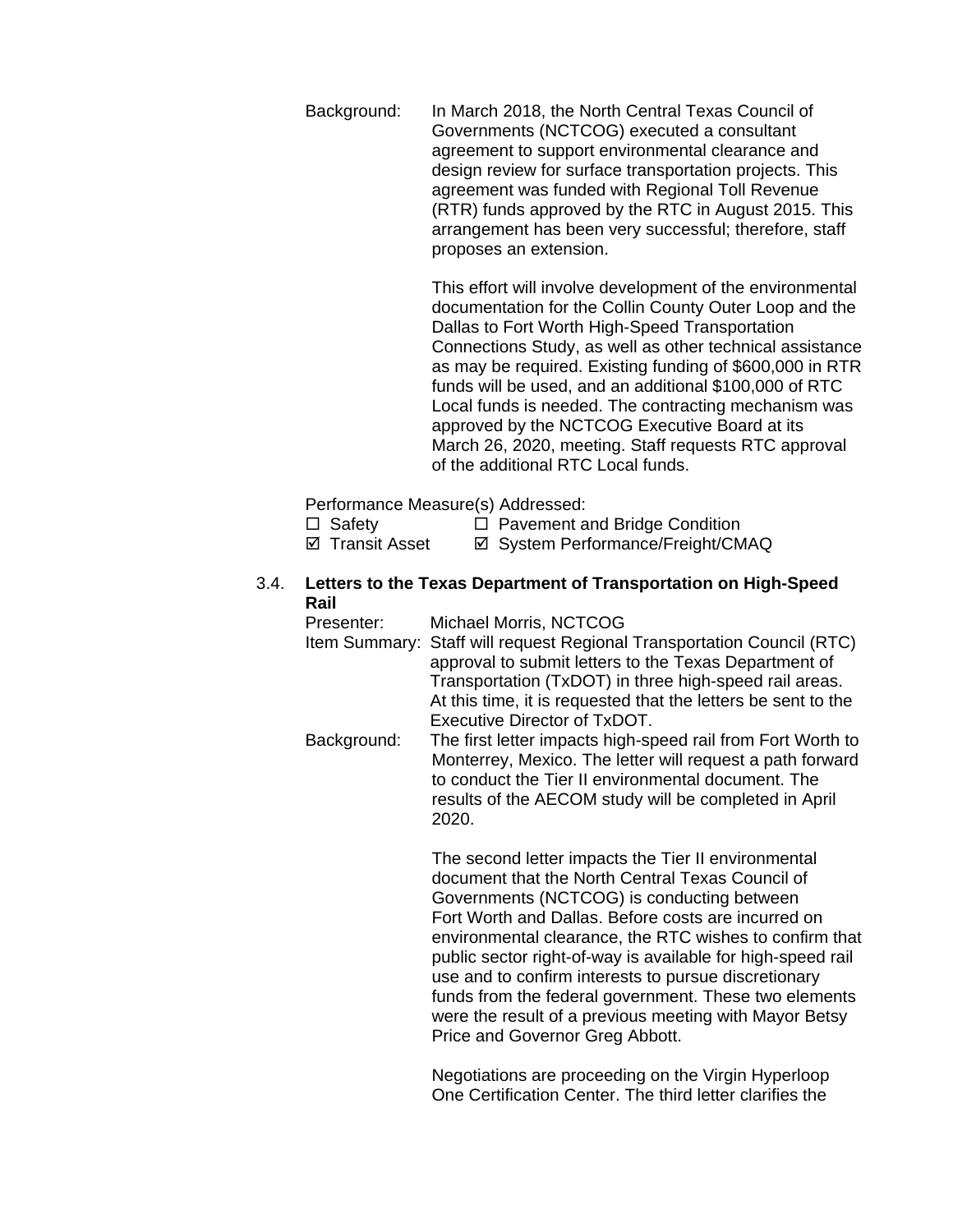status of this technology being able to be constructed on public sector right-of-way.

Performance Measure(s) Addressed: **Ø** Safety **D** Pavement and Bridge Condition<br>**Ø** Svstem Performance/Freight/CM **Ø System Performance/Freight/CMAQ** 3.5. **Contingency Funds for Negotiations on the Tier II Environmental Document from Fort Worth to Dallas** Presenter: Michael Morris, NCTCOG Item Summary: The Regional Transportation Council (RTC) has approved approximately \$5 million to conduct the environmental document on high-speed rail between Fort Worth and Dallas. This dollar amount assumes there is some monetary value in the environmental work previously conducted by the Texas Department of Transportation. Staff is negotiating with the winning proposer and may need additional funds. Surface Transportation Block Grant Program (STBG) funds are requested to close the funding gap. Background: The RTC has instructed the North Central Texas Council of Governments (NCTCOG) to procure a consultant to conduct the environmental documents necessary between Fort Worth and Dallas. Negotiations are currently underway with the winning proposer. The NCTCOG Executive Board will be requested to authorize an agreement with the winning consulting firm. The RTC is being asked to provide additional STBG funds necessary to close the funding gap on the required environmental documentation. Staff is not advertising a specific amount be requested in order to not bias the negotiations currently underway.

Performance Measure(s) Addressed:

 $\Box$  Safety  $\Box$  Pavement and Bridge Condition  $\Box$  Transit Asset  $\Box$  System Performance/Freight/CM

 $\Box$  System Performance/Freight/CMAQ

## 3.6. **Federal Transit Administration Funding Allocations in Response to the Coronavirus (COVID-19)**

| Presenters:<br>Item Summary: | Shannon Stevenson and Michael Morris, NCTCOG<br>Regional Transportation Council approval of United |
|------------------------------|----------------------------------------------------------------------------------------------------|
|                              | States Department of Transportation (US DOT) Federal                                               |
|                              | Transit Administration (FTA) funding allocations in                                                |
|                              | response to the Coronavirus (COVID-19) will be                                                     |
|                              | requested.                                                                                         |
| Background:                  | The US DOT's Federal Transit Administration                                                        |
|                              | announced April 2, 2020, a total of \$25 billion in federal                                        |
|                              | funding allocations to help the nation's public                                                    |
|                              | transportation systems respond to the Coronavirus                                                  |
|                              | (COVID-19). Funding is provided through the                                                        |
|                              | Coronavirus Aid, Relief, and Economic Security                                                     |
|                              | (CARES) Act, signed by President Trump on March 27,                                                |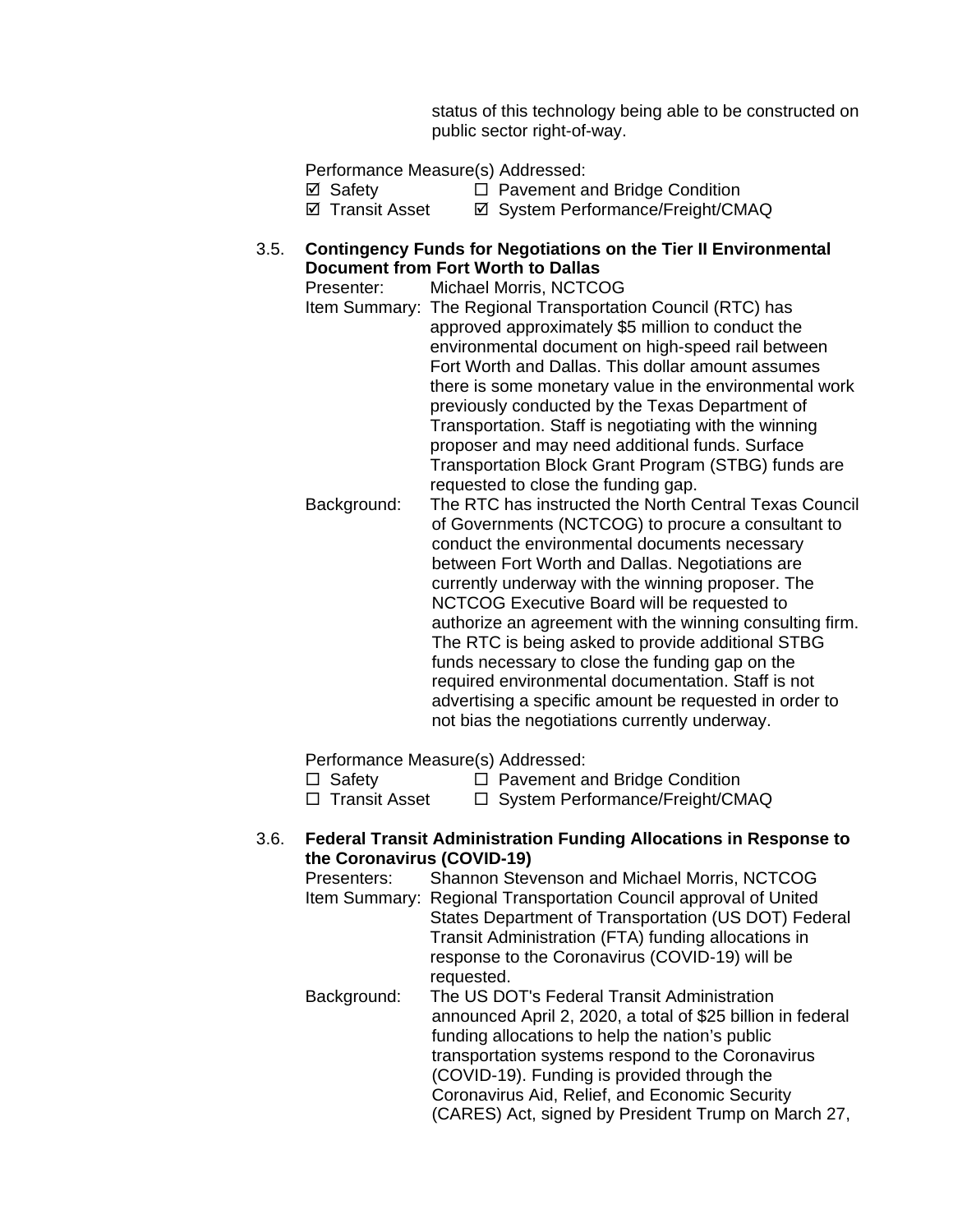2020. The North Central Texas Council of Governments (NCTCOG) is the designated recipient for the Dallas-Fort Worth-Arlington (DFWA) Urbanized Area (UZA) and the Denton-Lewisville UZA.

The DFWA UZA will receive \$318,629,129 and the Denton-Lewisville UZA was allocated \$23,461,867. Funding will be provided at a 100 percent federal share, with no local match required, and will be available to support operating, capital and other expenses generally eligible under the Urbanized Area Formula Program, and incurred beginning on January 20, 2020, to prevent, prepare for, and respond to COVID-19.

FTA funds are typically included in the Transportation Improvement Program and follow that approval process, but the FTA is waiving those requirements for these funds in order to expedite the process. While NCTCOG continues to interpret the details related to the CARES Act, staff is seeking phased RTC approval for the FTA funding to be allocated based on the federal formula methodology and will bring back final recommendations at a later date for approval. More information regarding FTA's response to COVID-19 can be found at [www.transit.dot.gov/coronavirus.](http://www.transit.dot.gov/coronavirus)

Performance Measure(s) Addressed:

 Safety Pavement and Bridge Condition  $\Box$  System Performance/Freight/CMAQ

## **1:20 – 1:30** 4. **Orientation to Agenda/Director of Transportation Report (Presented by Request Only)**

 $\Box$  Action  $\Box$  Possible Action  $\Box$  Information Minutes: 10 Presenter: Michael Morris, NCTCOG

- 1. 2020 and 2021 Unified Transportation Program Status Report (Electronic Item  $4.1$ )
- 2. Dallas-Fort Worth Area High-Occupancy Vehicle Transportation Control Measure Substitution (Electronic Item 4.2)
- 3. Auto Occupancy/High-Occupancy Vehicle Quarterly Report (Electronic Item  $4.3$ )
- 4. 2021-2024 Transportation Improvement Program Draft Listings (Postponed at the March 12, 2020, Meeting and will Remain Postponed)
- 5. Mobility 2045 Update (High-Speed Rail Recommendations) (Postponed at the March 12, 2020, Meeting and will Remain Postponed)
- 6. Metropolitan Transportation Plan Schedule (Postponed at the March 12, 2020, Meeting and will Remain Postponed)
- 7. Trail of the Month Video (Postponed at the March 12, 2020, Meeting and will Remain Postponed)
- 8. Postponement Announcement for the May 2020 Traffic Incident Management Executive Level Course (Electronic Item 4.4)